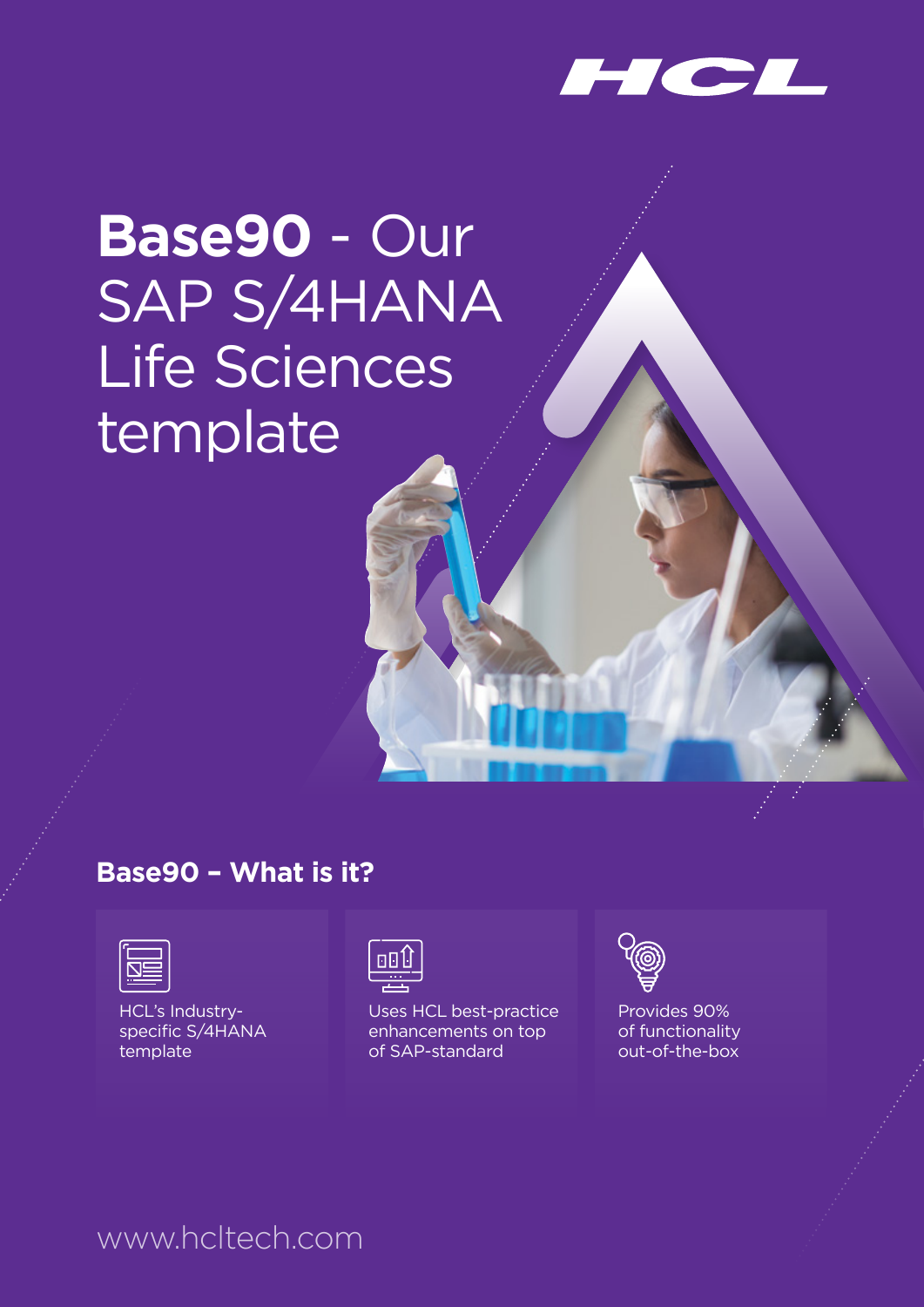

## HCL Base90 for Life Sciences - Solution highlights

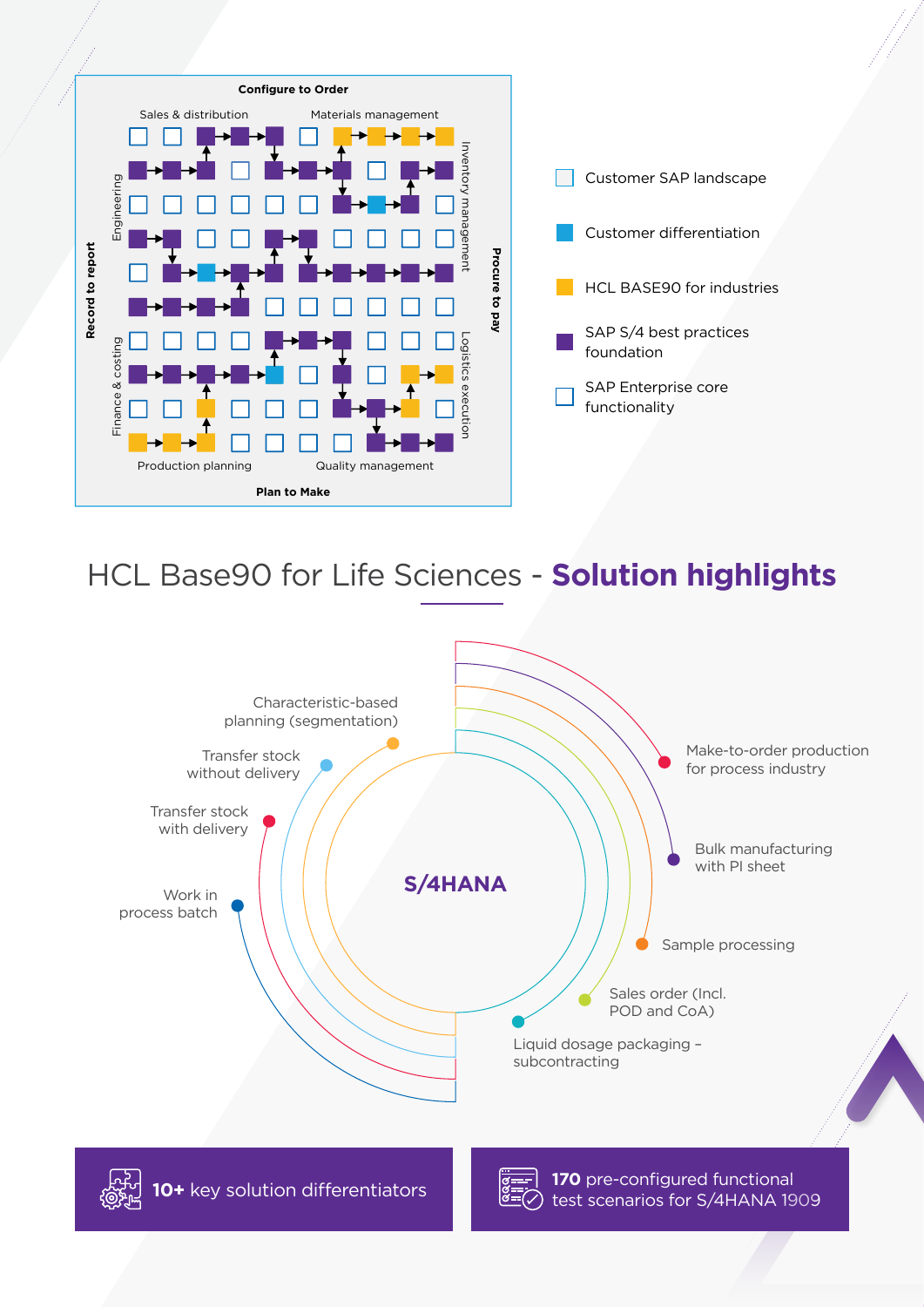# HCL Base90 for Life Sciences - Benefits

#### What benefits will an S/4HANA project using HCL Base90 bring?